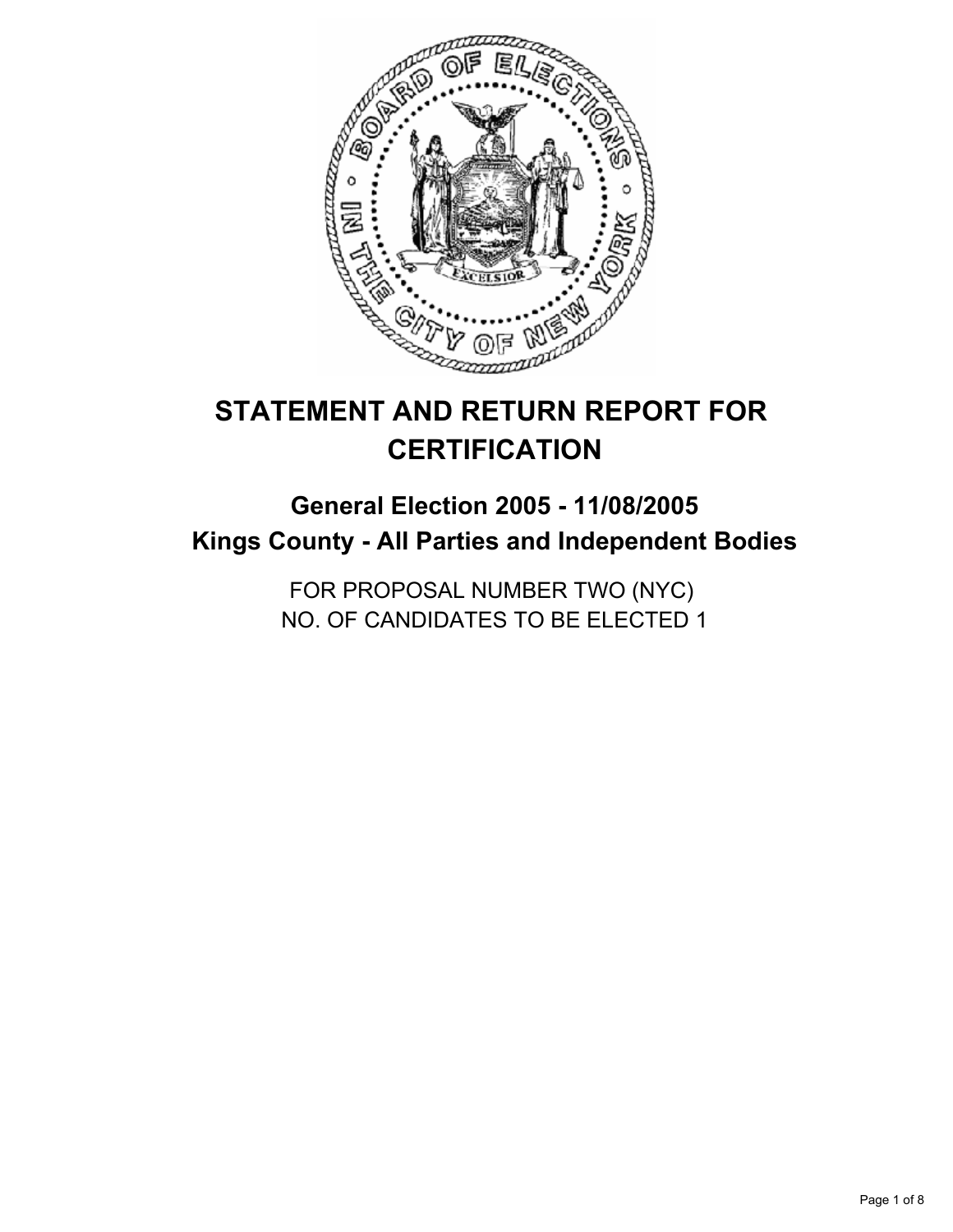

| PUBLIC COUNTER       | 18,124 |
|----------------------|--------|
| <b>EMERGENCY</b>     | 10     |
| ABSENTEE/MILITARY    | 140    |
| <b>AFFIDAVIT</b>     | 228    |
| <b>TOTAL BALLOTS</b> | 18,502 |
| YES                  | 3,754  |
| <b>NO</b>            | 788    |
| <b>TOTAL VOTES</b>   | 4,542  |
| <b>UNRECORDED</b>    | 13,960 |

## **ASSEMBLY DISTRICT 41**

| PUBLIC COUNTER       | 20,215 |
|----------------------|--------|
| <b>EMERGENCY</b>     | 462    |
| ABSENTEE/MILITARY    | 377    |
| AFFIDAVIT            | 191    |
| <b>TOTAL BALLOTS</b> | 21,245 |
| <b>YES</b>           | 6,262  |
| <b>NO</b>            | 2,933  |
| <b>TOTAL VOTES</b>   | 9,195  |
| <b>UNRECORDED</b>    | 12,050 |

#### **ASSEMBLY DISTRICT 42**

| <b>PUBLIC COUNTER</b> | 13,955 |
|-----------------------|--------|
| <b>EMERGENCY</b>      | 33     |
| ABSENTEE/MILITARY     | 212    |
| AFFIDAVIT             | 141    |
| <b>TOTAL BALLOTS</b>  | 14,341 |
| YES                   | 3,655  |
| <b>NO</b>             | 1,103  |
| <b>TOTAL VOTES</b>    | 4,758  |
| <b>UNRECORDED</b>     | 9,583  |

| PUBLIC COUNTER       | 17,055 |
|----------------------|--------|
| <b>EMERGENCY</b>     | 95     |
| ABSENTEE/MILITARY    | 297    |
| AFFIDAVIT            | 187    |
| <b>TOTAL BALLOTS</b> | 17,634 |
| <b>YES</b>           | 4,599  |
| <b>NO</b>            | 990    |
| <b>TOTAL VOTES</b>   | 5,589  |
| <b>UNRECORDED</b>    | 12,045 |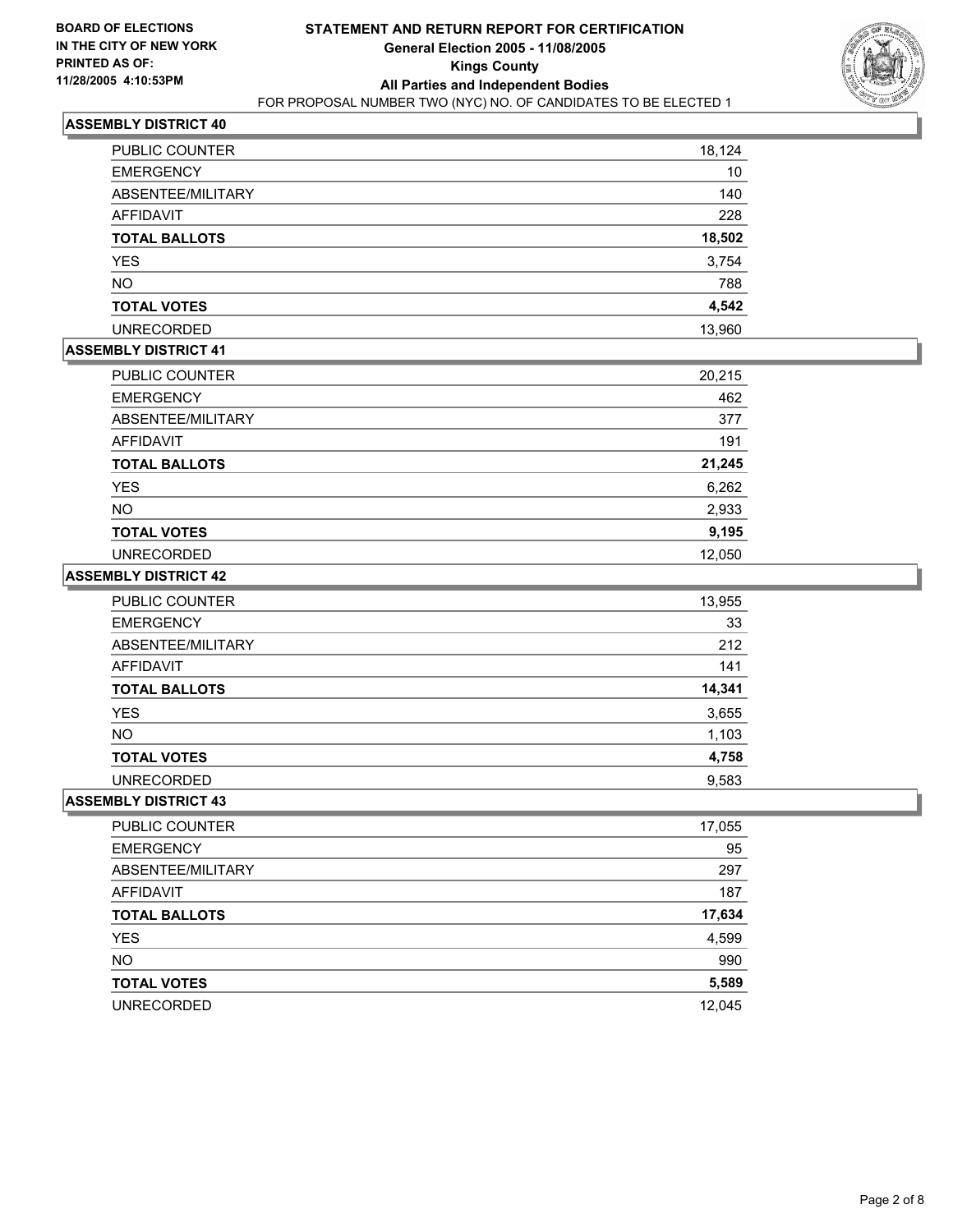

| <b>PUBLIC COUNTER</b> | 20,003 |
|-----------------------|--------|
| <b>EMERGENCY</b>      | 82     |
| ABSENTEE/MILITARY     | 346    |
| <b>AFFIDAVIT</b>      | 256    |
| <b>TOTAL BALLOTS</b>  | 20,687 |
| <b>YES</b>            | 9,082  |
| <b>NO</b>             | 2,595  |
| <b>TOTAL VOTES</b>    | 11,677 |
| <b>UNRECORDED</b>     | 9,010  |

## **ASSEMBLY DISTRICT 45**

| PUBLIC COUNTER       | 17,119 |
|----------------------|--------|
| <b>EMERGENCY</b>     | 45     |
| ABSENTEE/MILITARY    | 396    |
| AFFIDAVIT            | 137    |
| <b>TOTAL BALLOTS</b> | 17,697 |
| <b>YES</b>           | 5,199  |
| <b>NO</b>            | 2,547  |
| <b>TOTAL VOTES</b>   | 7,746  |
| <b>UNRECORDED</b>    | 9,951  |

#### **ASSEMBLY DISTRICT 46**

| <b>PUBLIC COUNTER</b> | 19,975 |
|-----------------------|--------|
| <b>EMERGENCY</b>      | 10     |
| ABSENTEE/MILITARY     | 516    |
| AFFIDAVIT             | 236    |
| <b>TOTAL BALLOTS</b>  | 20,737 |
| <b>YES</b>            | 5,680  |
| NO.                   | 2,395  |
| <b>TOTAL VOTES</b>    | 8,075  |
| <b>UNRECORDED</b>     | 12.662 |

| PUBLIC COUNTER       | 14,708 |
|----------------------|--------|
| <b>EMERGENCY</b>     | 5      |
| ABSENTEE/MILITARY    | 365    |
| AFFIDAVIT            | 117    |
| <b>TOTAL BALLOTS</b> | 15,195 |
| <b>YES</b>           | 3,933  |
| <b>NO</b>            | 1,821  |
| <b>TOTAL VOTES</b>   | 5,754  |
| <b>UNRECORDED</b>    | 9,441  |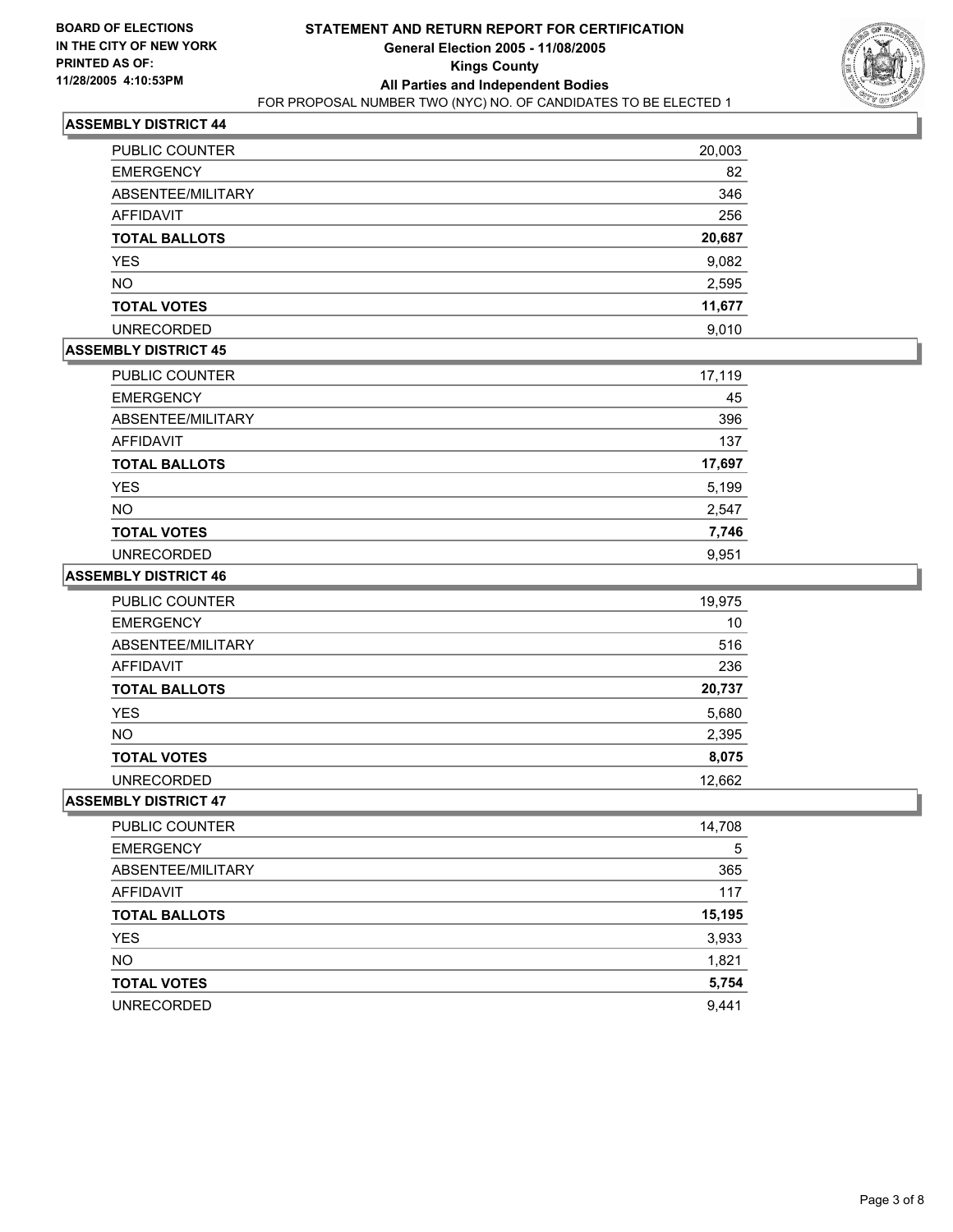

| <b>PUBLIC COUNTER</b> | 16,235 |
|-----------------------|--------|
| <b>EMERGENCY</b>      | 145    |
| ABSENTEE/MILITARY     | 293    |
| <b>AFFIDAVIT</b>      | 115    |
| <b>TOTAL BALLOTS</b>  | 16,788 |
| YES                   | 4,375  |
| <b>NO</b>             | 2,427  |
| <b>TOTAL VOTES</b>    | 6,802  |
| <b>UNRECORDED</b>     | 9,986  |

#### **ASSEMBLY DISTRICT 49**

| PUBLIC COUNTER       | 13,831 |
|----------------------|--------|
| <b>EMERGENCY</b>     | 120    |
| ABSENTEE/MILITARY    | 221    |
| AFFIDAVIT            | 116    |
| <b>TOTAL BALLOTS</b> | 14,288 |
| <b>YES</b>           | 3,696  |
| <b>NO</b>            | 1,902  |
| <b>TOTAL VOTES</b>   | 5,598  |
| <b>UNRECORDED</b>    | 8,690  |

#### **ASSEMBLY DISTRICT 50**

| <b>PUBLIC COUNTER</b> | 18,096 |
|-----------------------|--------|
| <b>EMERGENCY</b>      | 168    |
| ABSENTEE/MILITARY     | 190    |
| AFFIDAVIT             | 312    |
| <b>TOTAL BALLOTS</b>  | 18,766 |
| <b>YES</b>            | 4,666  |
| NO.                   | 1,552  |
| <b>TOTAL VOTES</b>    | 6,218  |
| <b>UNRECORDED</b>     | 12.548 |

| PUBLIC COUNTER       | 12,167 |
|----------------------|--------|
| <b>EMERGENCY</b>     | 131    |
| ABSENTEE/MILITARY    | 154    |
| AFFIDAVIT            | 184    |
| <b>TOTAL BALLOTS</b> | 12,636 |
| <b>YES</b>           | 2,821  |
| <b>NO</b>            | 1,050  |
| <b>TOTAL VOTES</b>   | 3,871  |
| <b>UNRECORDED</b>    | 8,765  |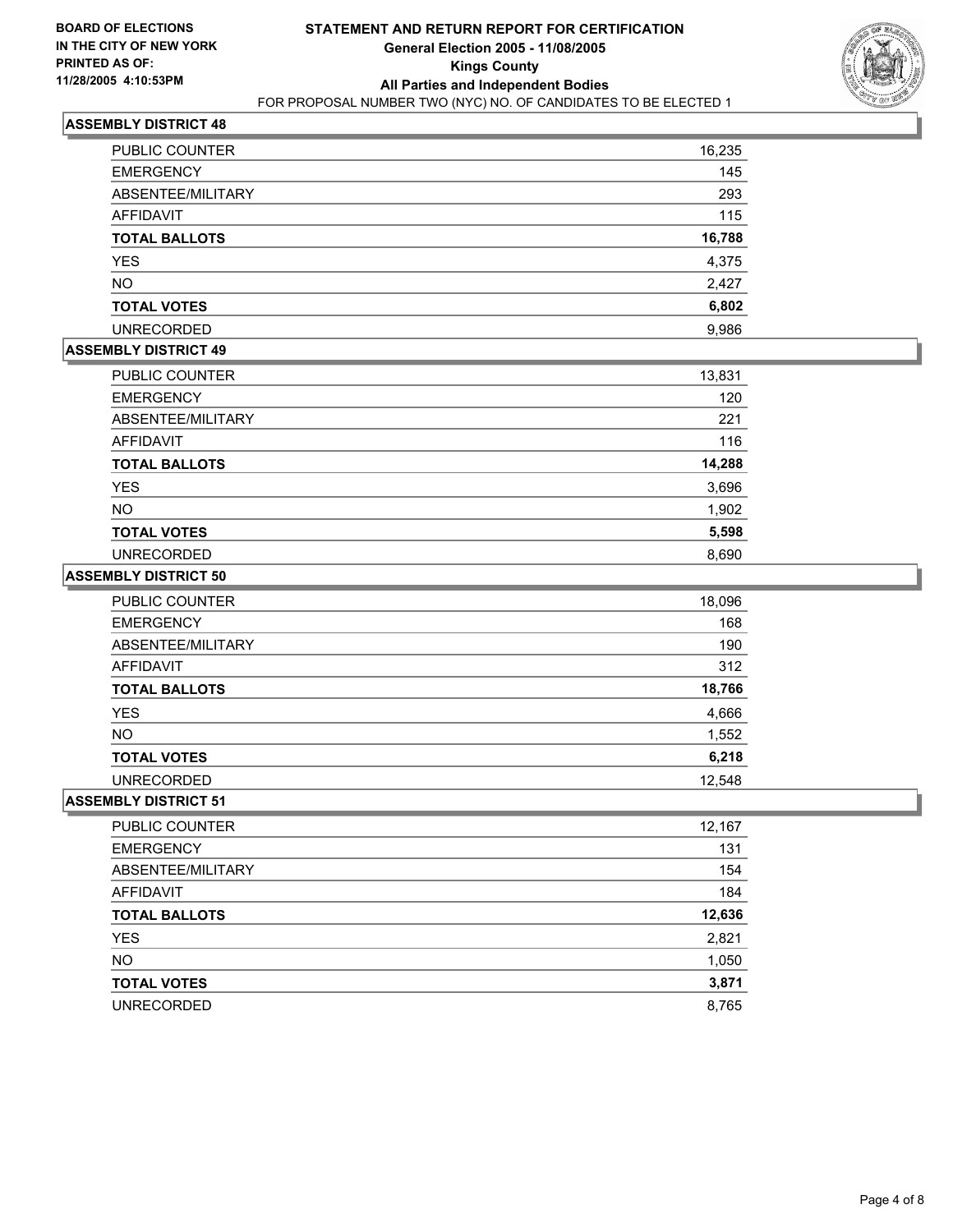

| PUBLIC COUNTER       | 28,519 |
|----------------------|--------|
| <b>EMERGENCY</b>     | 170    |
| ABSENTEE/MILITARY    | 598    |
| AFFIDAVIT            | 425    |
| <b>TOTAL BALLOTS</b> | 29,712 |
| <b>YES</b>           | 17,573 |
| <b>NO</b>            | 3,277  |
| <b>TOTAL VOTES</b>   | 20,850 |
| <b>UNRECORDED</b>    | 8,862  |

## **ASSEMBLY DISTRICT 53**

| PUBLIC COUNTER       | 17,113 |
|----------------------|--------|
| <b>EMERGENCY</b>     | 31     |
| ABSENTEE/MILITARY    | 144    |
| AFFIDAVIT            | 278    |
| <b>TOTAL BALLOTS</b> | 17,566 |
| <b>YES</b>           | 3,652  |
| <b>NO</b>            | 872    |
| <b>TOTAL VOTES</b>   | 4,524  |
| <b>UNRECORDED</b>    | 13,042 |

#### **ASSEMBLY DISTRICT 54**

| <b>PUBLIC COUNTER</b> | 13,166 |
|-----------------------|--------|
| <b>EMERGENCY</b>      | 42     |
| ABSENTEE/MILITARY     | 79     |
| AFFIDAVIT             | 220    |
| <b>TOTAL BALLOTS</b>  | 13,507 |
| <b>YES</b>            | 2,304  |
| <b>NO</b>             | 627    |
| <b>TOTAL VOTES</b>    | 2,931  |
| UNRECORDED            | 10,576 |

| PUBLIC COUNTER       | 14,435 |
|----------------------|--------|
| <b>EMERGENCY</b>     | 54     |
| ABSENTEE/MILITARY    | 177    |
| AFFIDAVIT            | 166    |
| <b>TOTAL BALLOTS</b> | 14,832 |
| <b>YES</b>           | 2,873  |
| <b>NO</b>            | 708    |
| <b>TOTAL VOTES</b>   | 3,581  |
| <b>UNRECORDED</b>    | 11,251 |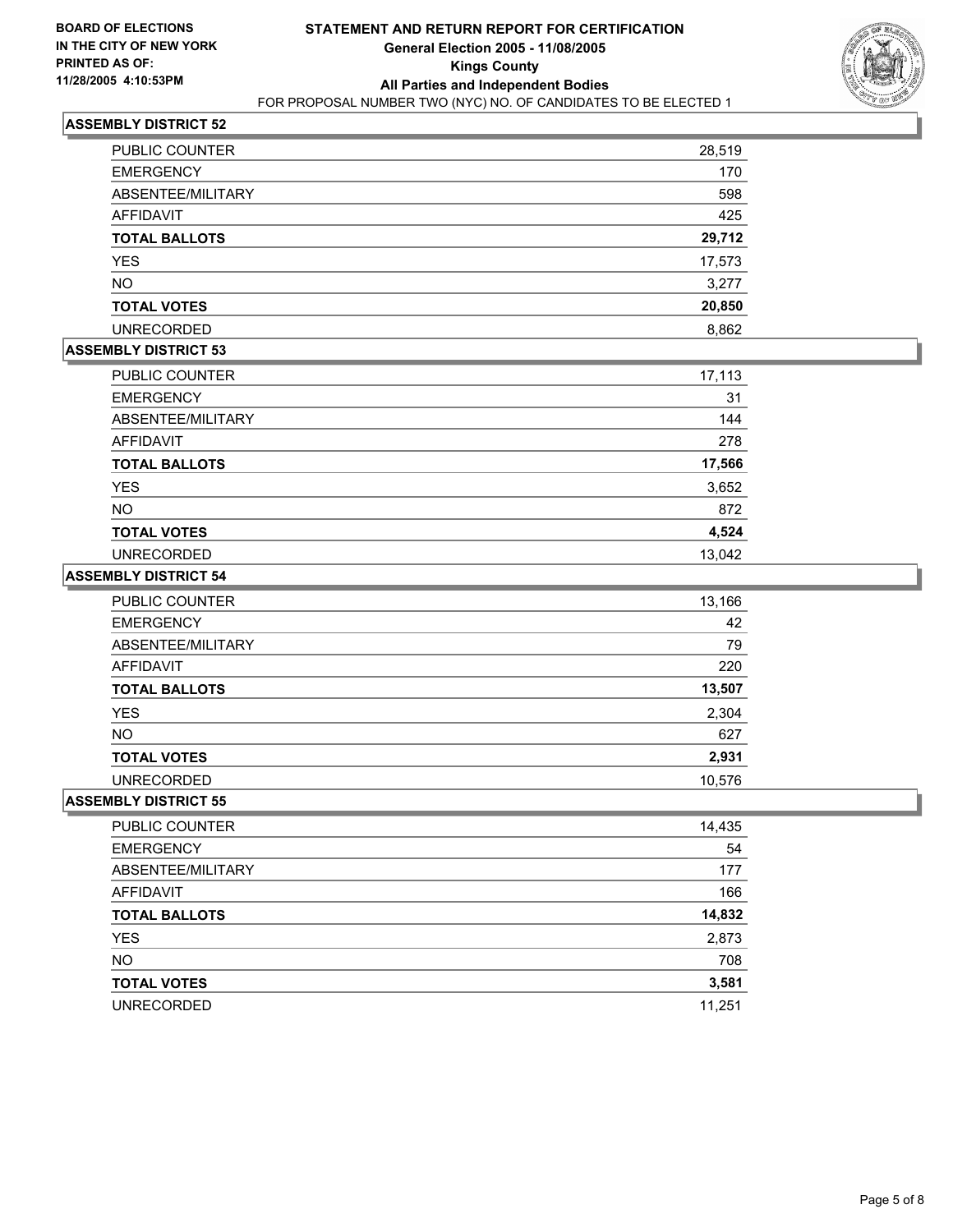

| PUBLIC COUNTER       | 16,655 |
|----------------------|--------|
| <b>EMERGENCY</b>     | 21     |
| ABSENTEE/MILITARY    | 227    |
| AFFIDAVIT            | 219    |
| <b>TOTAL BALLOTS</b> | 17,122 |
| <b>YES</b>           | 4,129  |
| NO.                  | 1,008  |
| <b>TOTAL VOTES</b>   | 5,137  |
| <b>UNRECORDED</b>    | 11,985 |

## **ASSEMBLY DISTRICT 57**

| PUBLIC COUNTER       | 20,375 |
|----------------------|--------|
| <b>EMERGENCY</b>     | 27     |
| ABSENTEE/MILITARY    | 305    |
| AFFIDAVIT            | 273    |
| <b>TOTAL BALLOTS</b> | 20,980 |
| <b>YES</b>           | 7,206  |
| <b>NO</b>            | 1,753  |
| <b>TOTAL VOTES</b>   | 8,959  |
| <b>UNRECORDED</b>    | 12,021 |

#### **ASSEMBLY DISTRICT 58**

| PUBLIC COUNTER       | 15,883 |
|----------------------|--------|
| <b>EMERGENCY</b>     | 68     |
| ABSENTEE/MILITARY    | 323    |
| AFFIDAVIT            | 165    |
| <b>TOTAL BALLOTS</b> | 16,439 |
| <b>YES</b>           | 3,647  |
| <b>NO</b>            | 839    |
| <b>TOTAL VOTES</b>   | 4,486  |
| <b>UNRECORDED</b>    | 11,953 |

| PUBLIC COUNTER       | 19,208 |
|----------------------|--------|
| <b>EMERGENCY</b>     | 60     |
| ABSENTEE/MILITARY    | 319    |
| AFFIDAVIT            | 185    |
| <b>TOTAL BALLOTS</b> | 19,772 |
| <b>YES</b>           | 5,902  |
| <b>NO</b>            | 2,941  |
| <b>TOTAL VOTES</b>   | 8,843  |
| <b>UNRECORDED</b>    | 10,929 |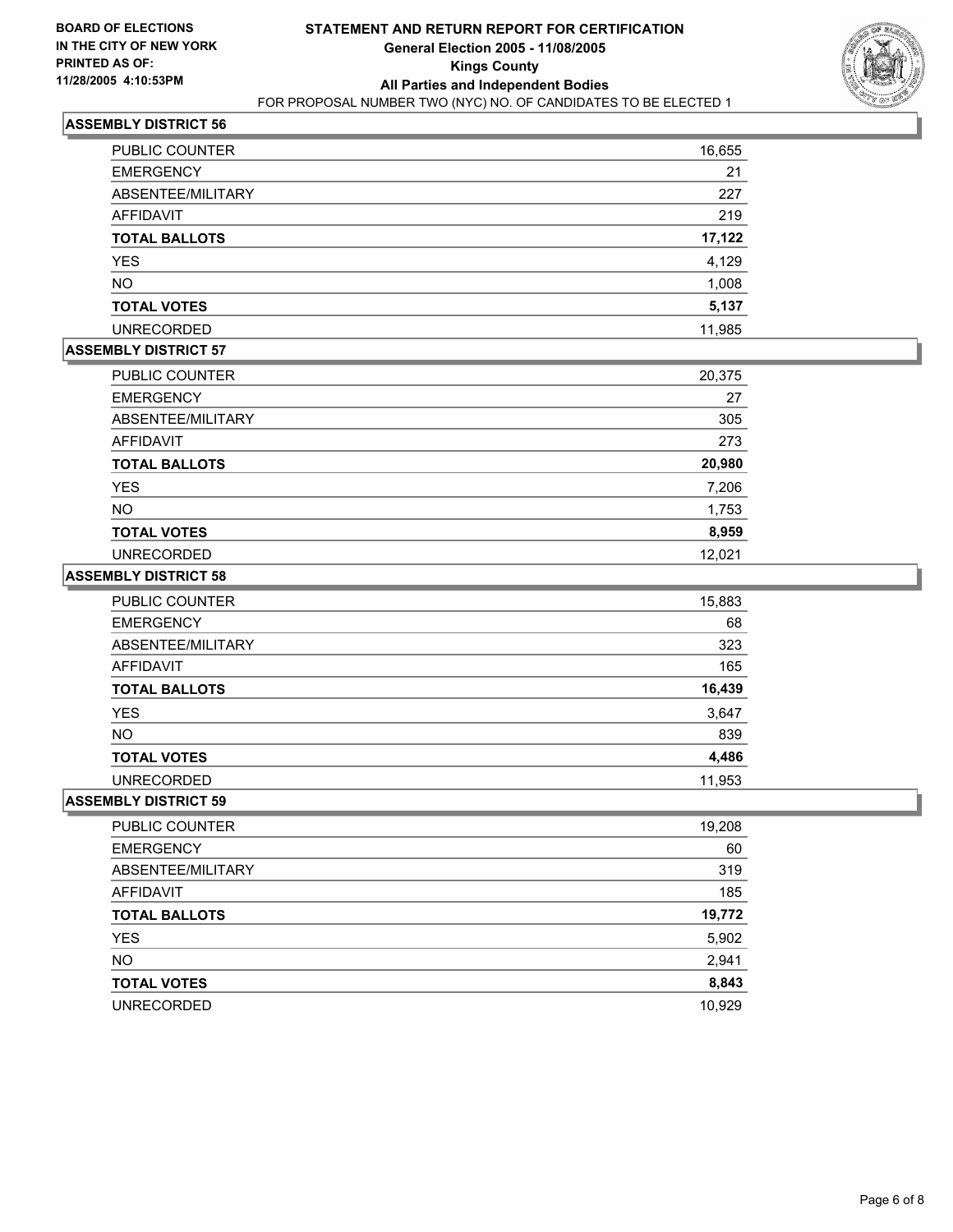